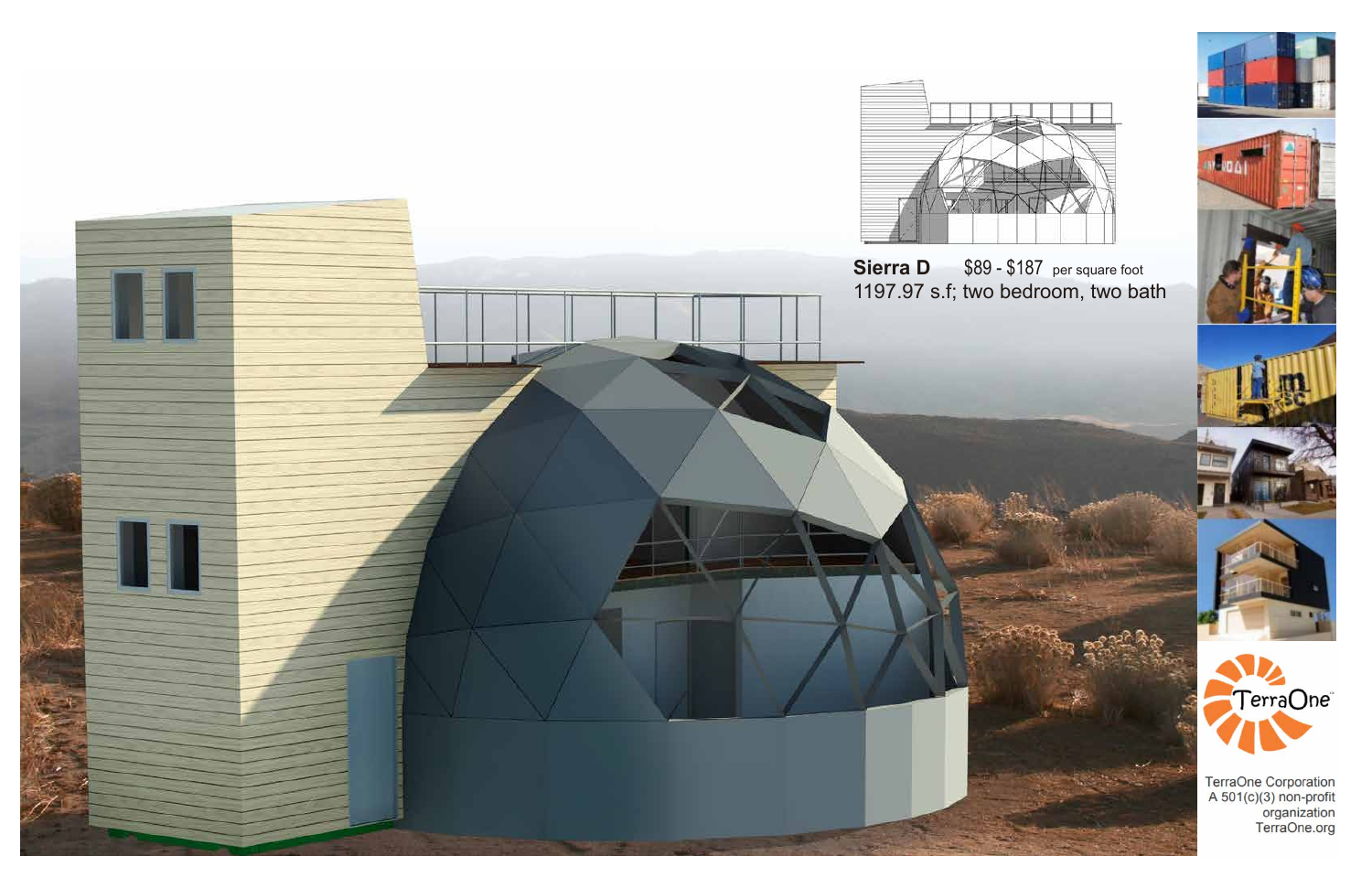









TerraOne Corporation<br>A 501(c)(3) non-profit<br>organization<br>TerraOne.org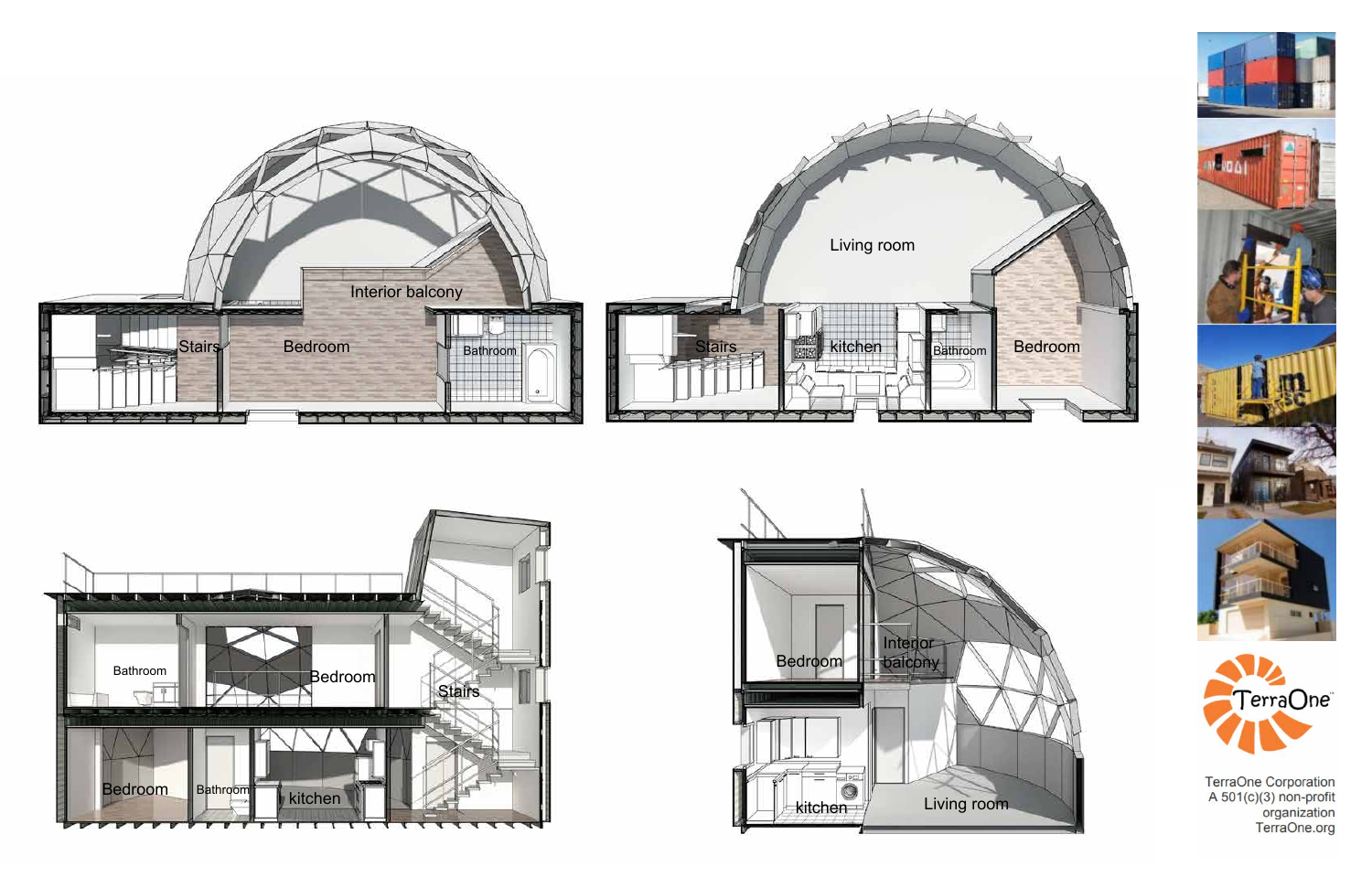

Total Area 1197,97 s.f







TerraOne Corporation<br>A 501(c)(3) non-profit<br>organization<br>TerraOne.org